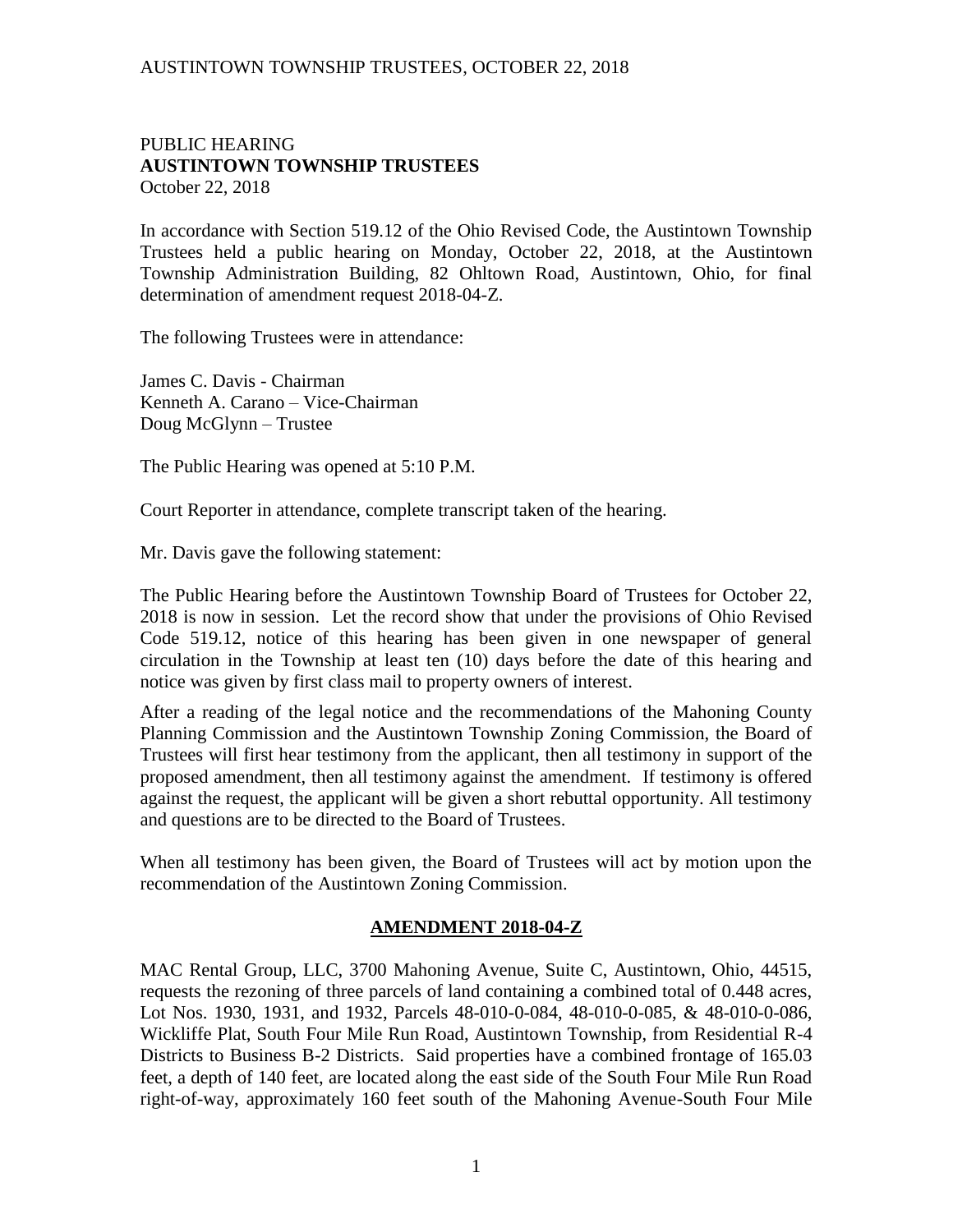## AUSTINTOWN TOWNSHIP TRUSTEES, OCTOBER 22, 2018

Run Road intersection; and are zoned as Residential R-4 Districts within Austintown Township, Mahoning County, State of Ohio.

Zoning Inspector Crivelli referenced the applicant's letter of request dated August 20, 2018, two plat maps highlighting the subject parcels, three tax duplicates for the subject parcels, the minutes of the zoning commission meeting held on September 27, 2018, the case mailing list, and five plat maps prepared by the zoning office.

Zoning Inspector Crivelli read the following recommendation into the case record: **MAHONING COUNTY PLANNING COMMISSION:** Recommended **APPROVAL** of the request per the agenda at their meeting held on September 25, 2018.

**AUSTINTOWN TOWNSHIP ZONING COMMISSION:** Motion by Mr. Cole to **ACCEPT** the recommendation of the Mahoning County Planning Commission and recommend **APPROVAL** of the request to **Business B-2 Districts**.

Seconded by Mr. Shepas.

Roll call vote: Mrs. Sovik – Yes; Mr. Shepas – Yes; Mr. Swogger – Yes; Mr. Cole – Yes; and Mr. Latone – Yes.

Robert Carney, 3700 Mahoning Avenue, stated he recently acquired the corner lots. He is requesting the rezoning of the back three lots of a total of six lots that housed a former restaurant. In listing the property, he became aware it was residential. He stated the property is more marketable as commercial.

No one else in attendance to speak in favor of the request.

No one in attendance to speak against the request.

**2018-04-Z-Mac Rental Group:** Mr. Carano made a motion to accept the recommendation of the Austintown Township Zoning Commission and **approv**e the amendment to Business B-2 Districts in their entireties.

The motion was seconded by Mr. McGlynn.

Roll Call Vote: Mr. McGlynn – Yes; Mr. Carano – Yes; Mr. Davis – Yes.

Zoning Inspector Crivelli advised the applicant the rezoning will become effective in 30 days.

Motion by Mr. McGlynn to adjourn the public hearing.

Seconded by Mr. Carano.

Roll Call Vote: Mr. McGlynn – Yes; Mr. Carano – Yes; Mr. Davis – Yes.